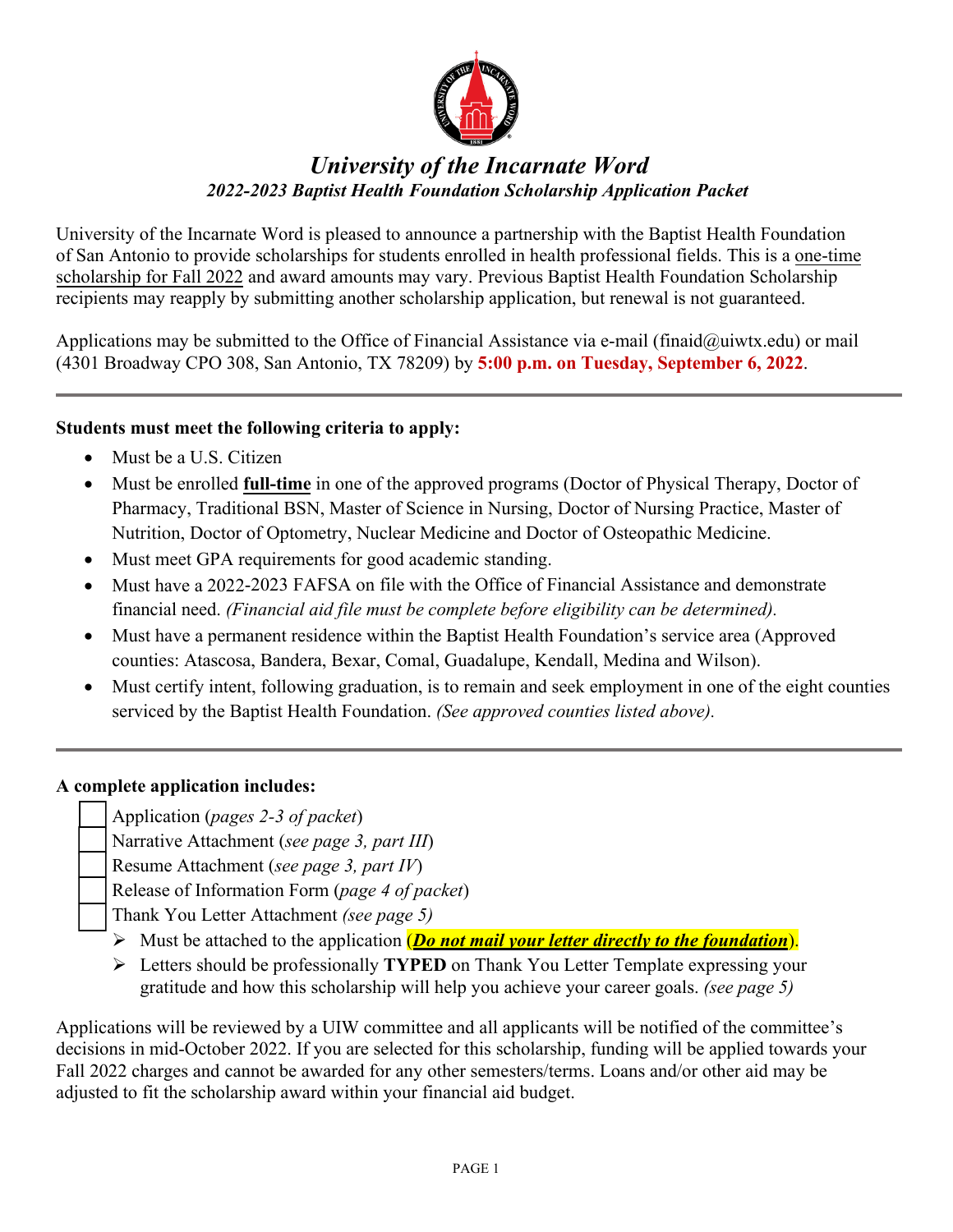

# *University of the Incarnate Word 2022-2023 Baptist Health Foundation Scholarship Application*

#### **PART I** – **Student Information**

**SCHOLARSHIP COMMITTEE:**

| <b>Student Name:</b>                    |                                                                    |                                                                                                                                                                                                                                                                   | UIW Student ID:                 |     |  |
|-----------------------------------------|--------------------------------------------------------------------|-------------------------------------------------------------------------------------------------------------------------------------------------------------------------------------------------------------------------------------------------------------------|---------------------------------|-----|--|
| <b>Email Address:</b>                   | <b>Telephone Number:</b>                                           |                                                                                                                                                                                                                                                                   |                                 |     |  |
| <b>Permanent Address:</b>               | Street                                                             | City                                                                                                                                                                                                                                                              | State                           | Zip |  |
| <b>Permanent address</b><br>located in: | <b>Bexar County</b><br>Comal County<br>Atascosa County             | Bandera County<br>Guadalupe County<br>Medina County<br>If your permanent residence is not in one of the eight counties listed below, then your application will not be considered.<br>Your permanent address must match the permanent address listed on BannerWeb | Kendall County<br>Wilson County |     |  |
|                                         |                                                                    | Are you a past Baptist Health Foundation Scholarship recipient? $\bigcirc$ YES $\bigcirc$ NO                                                                                                                                                                      |                                 |     |  |
|                                         | Are you a U.S. Citizen? $\bigcirc$ YES $\bigcirc$ NO               |                                                                                                                                                                                                                                                                   |                                 |     |  |
|                                         | Have you completed a 2022-2023 FAFSA? $\bigcirc$ YES $\bigcirc$ NO |                                                                                                                                                                                                                                                                   |                                 |     |  |

## **PART II** – **Educational Background/Plans (All information below is required):**

Recommended for Funds \_\_\_\_\_\_ YES \_\_\_\_\_\_ NO Recommended Award \$

| <b>Name of High School Attended:</b>                                                 |  |                                                                                                                                          | <b>High School District:</b>                                       |                                                                                    |  |
|--------------------------------------------------------------------------------------|--|------------------------------------------------------------------------------------------------------------------------------------------|--------------------------------------------------------------------|------------------------------------------------------------------------------------|--|
| Indicate your<br>current program:                                                    |  | Doctor of Nursing Practice<br>MS Nursing<br>Traditional BSN*<br>*must be accepted to UIW Nursing<br>Program and enrolled in NURS courses | Doctor of Optometry<br>MS Nutrition<br>Nuclear Medicine Technology | Doctor of Physical Therapy<br>Doctor of Pharmacy<br>Doctor of Osteopathic Medicine |  |
| <b>FOR OFFICE USE ONLY</b><br><b>FINANCIAL AID:</b><br>COA:<br>EFC:<br>GPA:<br>Need: |  |                                                                                                                                          |                                                                    |                                                                                    |  |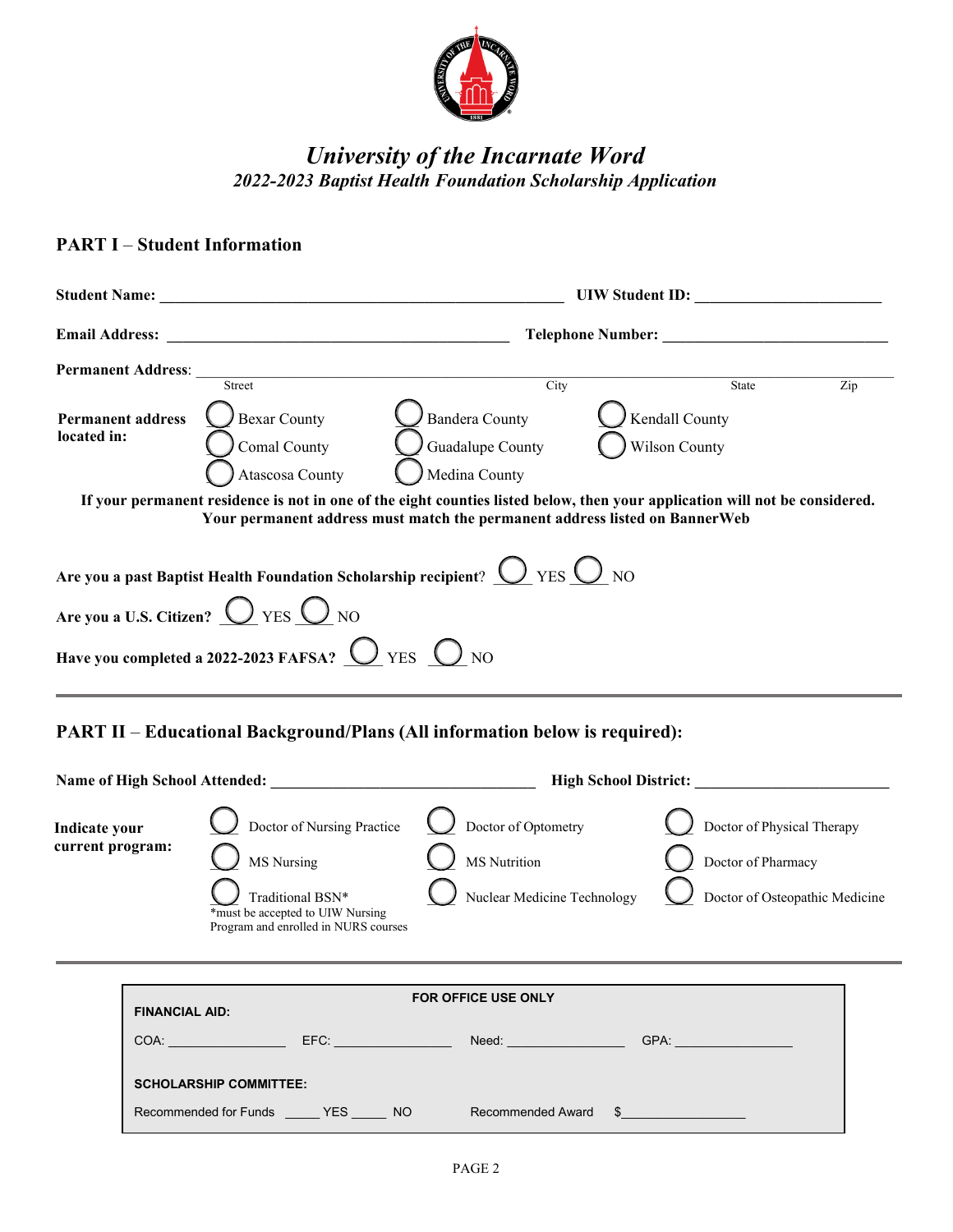## **PART III – Reason for Request**

Explain your financial reasons for requesting a scholarship from the Baptist Health Foundation of San Antonio. *(Baptist Health Foundation of San Antonio will follow the financial aid qualification guidelines established by the scholarship recipient's institution).*  **PLEASE TYPE your response below:** 

## **PART IV – Attach a copy of your most current resume and a typed student narrative**

- **Current Resume:** Attach a copy of your most current resume outlining personal, academic, and professional accomplishments.
- **Student Narrative:** Attach your typed response to the applicable prompt:
	- o **New Baptist Health Scholarship Applicants:** Why have you chosen to pursue a career in healthcare? Also include examples of your volunteer activities or other activities which help improve our community.
	- o **Past Baptist Health Scholarship Recipients Re-applying**: Explain in detail your future career plans and how you plan to give back to the community.

#### **PART V – Initial next to each statement as acknowledgment and sign below**

\_\_ I agree to release my Free Application for Federal Student Aid (FAFSA) information for this scholarship.

\_\_ I certify that my intent, after graduation, is to remain and seek employment in one of the Baptist Health Foundation counties.

\_\_ I understand that falsification of any records or documents submitted to obtain this scholarship will result in my having to repay the amount granted in full to the Baptist Health Foundation of San Antonio.

I certify that all the information I have provided on this application is correct.

| Printed Name:          | Student ID: |
|------------------------|-------------|
|                        |             |
| Applicant's Signature: | Date:       |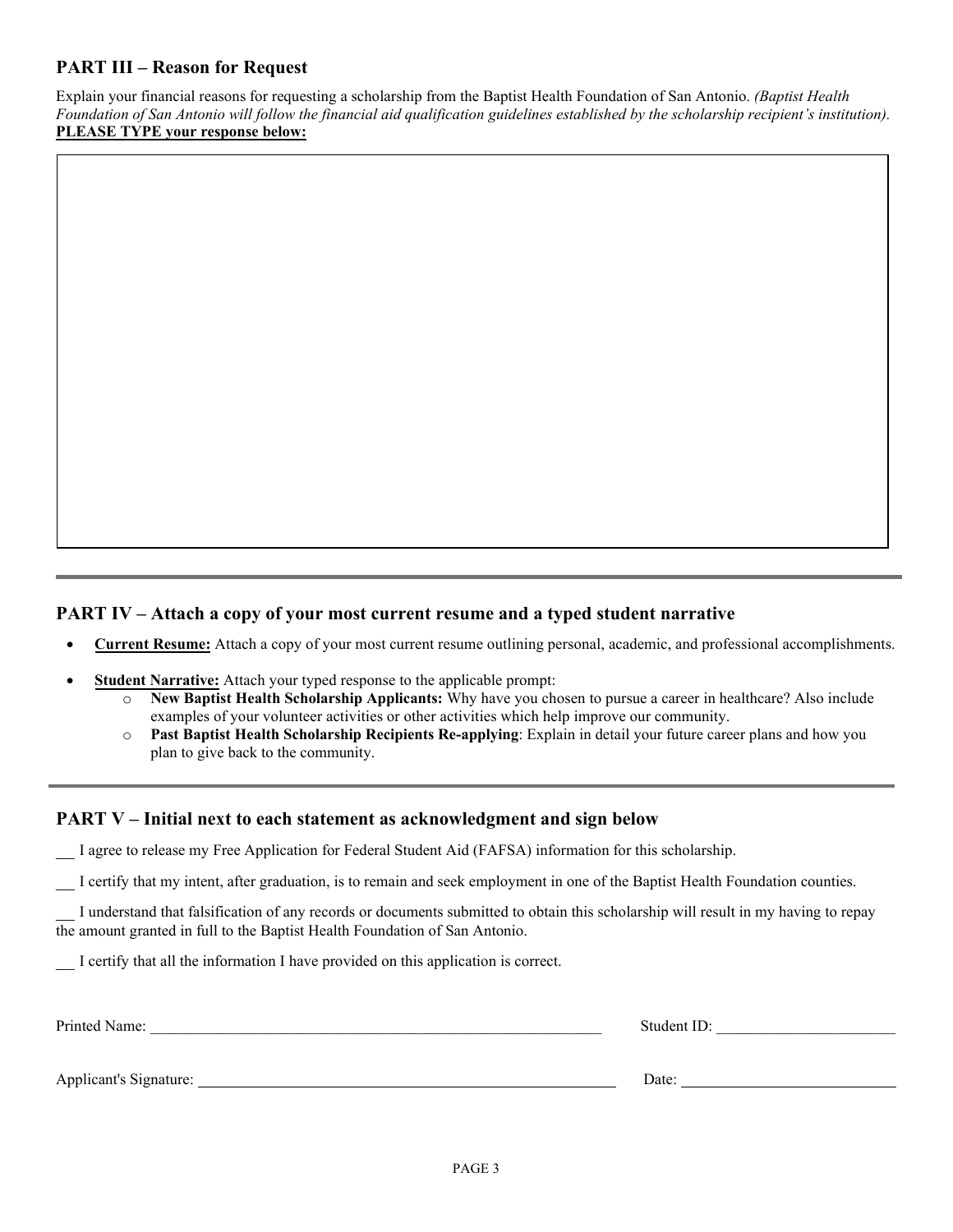

# *University of the Incarnate Word 2022-2023 Scholarship Release of Information Form*

The University of the Incarnate Word makes every effort to protect the privacy of your educational records. Scholarship donors very much appreciate knowing the students who directly benefit from their scholarship funds. By allowing the University to release your name, directory, and academic information, you are helping us to connect donors with our students. This simple act helps to ensure that more UIW students will continue to benefit from these generous gifts.

By signing below you indicate:

you authorize UIW to release your name, directory and academic information to scholarship donors in conjunction with any UIW scholarships you may receive

OR

you do not authorize UIW to release your name, directory and academic information to scholarship donors in conjunction with any UIW scholarships you may receive.

Signature Date

Printed Name UIW Student ID or SSN